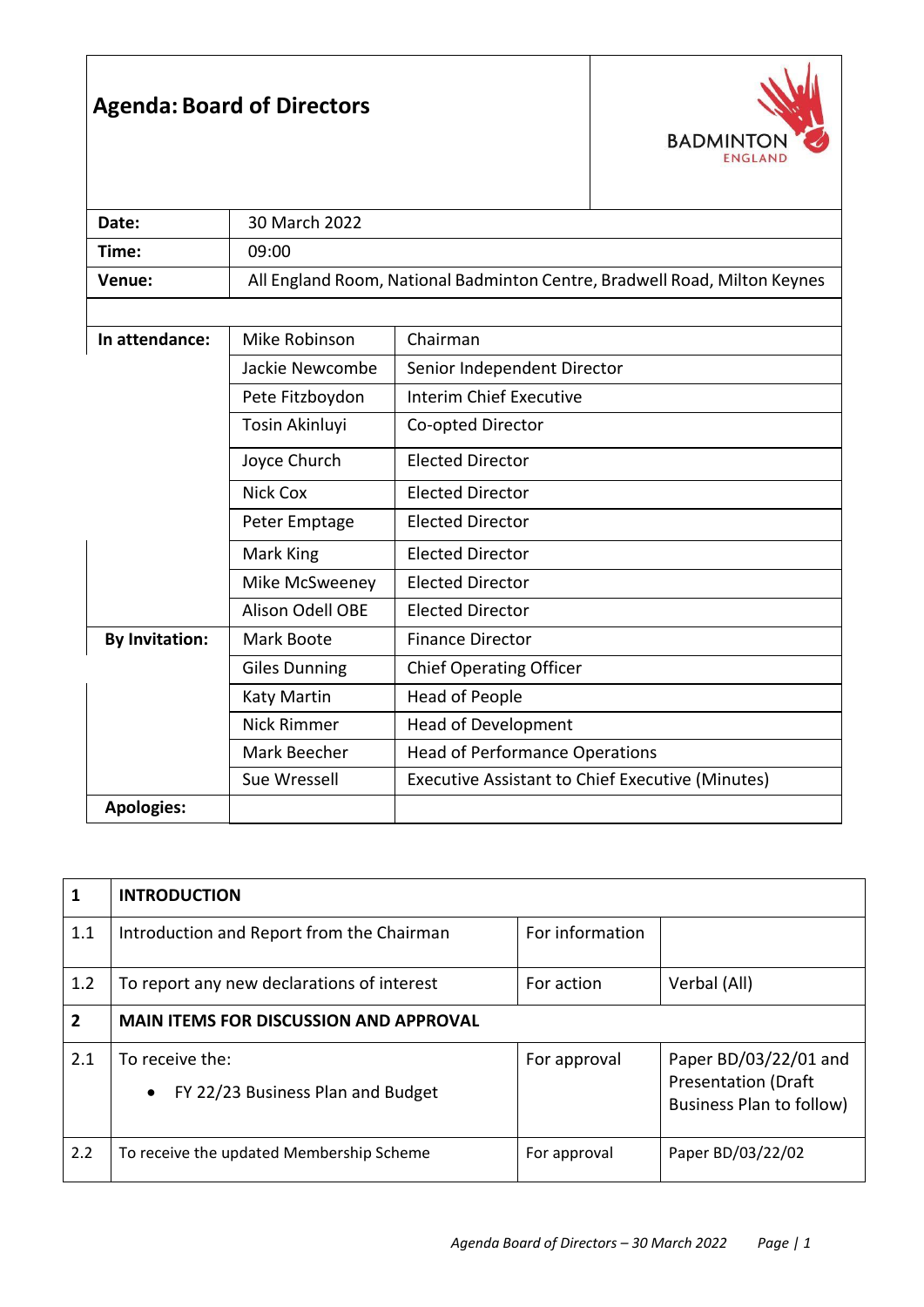| 2.3  | <b>BWF World Tour tender - YAE</b>                                                                                                                     | For discussion  | Presentation                          |  |  |  |
|------|--------------------------------------------------------------------------------------------------------------------------------------------------------|-----------------|---------------------------------------|--|--|--|
|      | Overview of main changes                                                                                                                               |                 |                                       |  |  |  |
| 3    | Proposed timeline and process<br><b>OTHER ITEMS FOR APPROVAL</b>                                                                                       |                 |                                       |  |  |  |
|      |                                                                                                                                                        |                 |                                       |  |  |  |
| 3.1  | To receive:                                                                                                                                            | For approval    | Paper BD/03/22/03                     |  |  |  |
|      | Q3 Management Accounts<br>Management Scorecard and Commentary for                                                                                      |                 |                                       |  |  |  |
|      | Q <sub>3</sub>                                                                                                                                         |                 |                                       |  |  |  |
| 3.2  | NBC 2.0 Development Plan                                                                                                                               | For approval    | Paper BD/03/22/04                     |  |  |  |
| 4    | <b>REPORTING &amp; GOVERNANCE</b>                                                                                                                      |                 |                                       |  |  |  |
| 4.1  | To receive the Interim Chief Executive's Report                                                                                                        | For discussion  | Paper BD/03/22/05                     |  |  |  |
| 4.2  | To receive an update on the work undertaken so far on<br>the Action Plan from the Walk the Floor Report                                                | For discussion  | Paper BD/03/22/06<br>and Presentation |  |  |  |
| 4.3  | To receive an update on the Organisation Culture work                                                                                                  | For discussion  | Paper BD/03/22/07                     |  |  |  |
| 4.4  | To receive an update on the Talent Pathway Review                                                                                                      | For discussion  | Verbal                                |  |  |  |
| 4.5  | To receive an update on Return to Play Action Plan                                                                                                     | For information | Paper BD/03/22/08                     |  |  |  |
| 4.6  | <b>EDI Strategy Update</b>                                                                                                                             | For information | Paper BD/03/22/09                     |  |  |  |
| 4.7  | To receive the Risk Register                                                                                                                           | For discussion  | Paper BD/03/22/10                     |  |  |  |
| 4.8  | To receive the Safeguarding Summary Report                                                                                                             | For information | Paper BD/03/22/11                     |  |  |  |
| 4.9  | <b>UK Anti-Doping Update</b>                                                                                                                           | For information | Paper BD/03/22/12                     |  |  |  |
| 4.10 | To receive updates from Advisory Boards/Committees:                                                                                                    | For discussion  |                                       |  |  |  |
|      | Finance & Risk Board<br>i.                                                                                                                             |                 | Paper BD/03/22/13                     |  |  |  |
|      | ii.<br><b>Disciplinary Committee</b>                                                                                                                   |                 | Verbal                                |  |  |  |
|      | <b>EDI Working Group</b><br>iii.                                                                                                                       |                 | Verbal                                |  |  |  |
|      | Joint Advisory Board<br>iv.                                                                                                                            |                 | Verbal                                |  |  |  |
|      | <b>HR Committee</b><br>ν.                                                                                                                              |                 | Paper BD/03/22/14                     |  |  |  |
| 5    | <b>MINUTES and ACTION POINTS</b>                                                                                                                       |                 |                                       |  |  |  |
| 5.1  | To approve the minutes of the Board of Directors'                                                                                                      | For approval    | Paper BD/03/22/1/Min                  |  |  |  |
|      | meetings held on 24 November 2021 and 26 January<br>2022                                                                                               |                 | Paper BD/03/22/2/Min                  |  |  |  |
| 5.2  | To review actions Requiring Attention only contained<br>within the Action Items Register                                                               | For discussion  | Paper<br>BD/11/21/AR                  |  |  |  |
| 5.3  | Matters Arising from the Board Meetings of 24<br>November and 26 January 2022 not notified in advance<br>of the meeting and not included in the agenda | For discussion  | Verbal (All)                          |  |  |  |